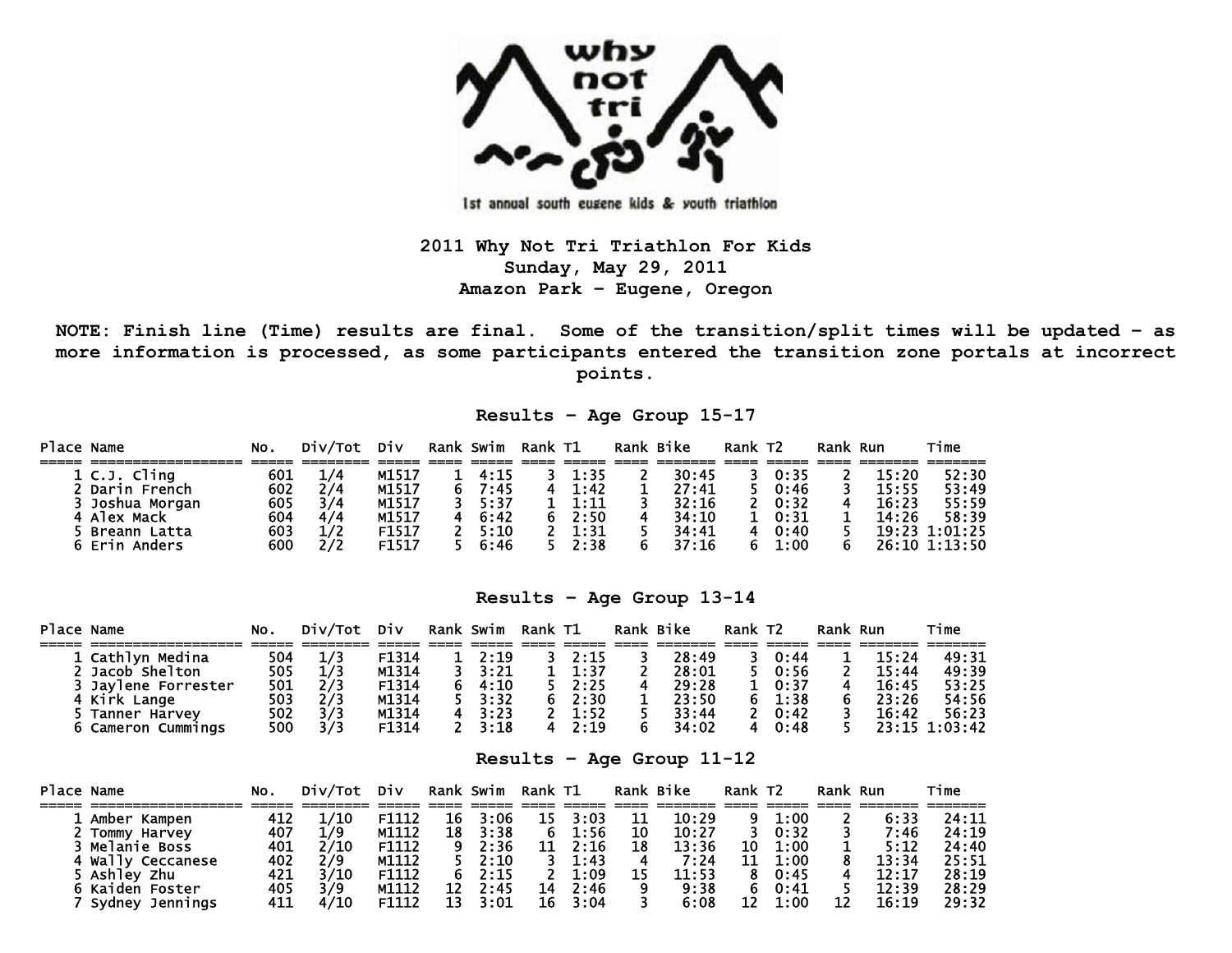| Emily Zhu          | 422 | 5/10  | F1112 |    | 1:57 |    | 1:04 |    | 8:21  | 13 | 1:00 |    | 18:23 | 30:45 |
|--------------------|-----|-------|-------|----|------|----|------|----|-------|----|------|----|-------|-------|
| 9 Alex Hoppe       | 409 | 4/9   | M1112 |    | 2:05 | 10 | 2:11 | 13 | 10:41 |    | 0:42 | 11 | 15:11 | 30:50 |
| 10 Dylan Farley    | 404 | 5/9   | M1112 | 10 | 2:37 | 12 | 2:30 |    | 8:53  |    | 0:30 | 13 | 16:45 | 31:15 |
| 11 Daelyn Wilde    | 419 | 6/10  | F1112 | 11 | 2:44 | 13 | 2:38 | 16 | 12:32 | 14 | 1:00 |    | 12:57 | 31:51 |
| 12 Samantha Boring | 400 | 7/10  | F1112 | 17 | 3:16 |    | 1:54 | 14 | 11:45 |    | 0:32 | 10 | 14:49 | 32:16 |
| 13 Chaz Stafford   | 417 | 6/9   | M1112 |    | 2:23 |    | 2:01 | 17 | 13:32 | 15 | 1:00 |    | 14:35 | 33:31 |
| 14 Cole Eustis     | 403 | 7/9   | M1112 | 19 | 4:41 | 9. | 2:05 |    | 8:32  |    | 0:35 | 14 | 17:46 | 33:39 |
| 15 Kai Miner       | 414 | 8/9   | M1112 |    | 2:01 | 4  | 1:46 |    | 7:52  | 16 | 1:00 | 17 | 21:36 | 34:15 |
| 16 Livia Kokkino   | 413 | 8/10  | F1112 |    | 2:34 | 18 | 3:37 |    | 6:05  | 17 | 1:00 | 18 | 21:42 | 34:58 |
| Boon Richter       | 416 | 9/9   | M1112 | 14 | 3:03 | 17 | 3:04 |    | 6:07  | 18 | 1:00 | 19 | 21:45 | 34:59 |
| 18 Cecelia Holst   | 408 | 9/10  | F1112 |    | 2:06 | 8  | 2:03 |    | 10:40 |    | 0:25 | 16 | 20:08 | 35:22 |
| 19 Lily Teague     | 418 | 10/10 | F1112 | 15 | 3:04 | 19 | 4:34 | 19 | 15:01 | 19 | 1:00 |    | 12:44 | 36:23 |

**Results – Age Group 9-10** 

| Place Name |                    | No. | Div/Tot | Div   |    | Rank Swim | Rank T1 |      |    | Rank Bike | Rank T <sub>2</sub> |      | Rank Run |       | Time  |
|------------|--------------------|-----|---------|-------|----|-----------|---------|------|----|-----------|---------------------|------|----------|-------|-------|
|            | Jay Wymer          | 315 | 1/5     | M0910 |    | 1:51      |         | 0:43 |    | 10:12     | 6                   | 0:49 |          | 6:01  | 19:36 |
|            | 2 Sofie Sampson    | 309 | 1/8     | F0910 |    | 1:27      |         | 1:28 |    | 10:39     |                     | 0:50 |          | 6:39  | 21:03 |
|            | 3 Izzi Ceccanese   | 301 | 2/8     | F0910 |    | 1:26      |         | 1:39 |    | 11:59     | 4                   | 0:47 |          | 6:36  | 22:27 |
|            | 4 Rianna Forrester | 302 | 3/8     | F0910 | 9  | 2:07      | 10      | 2:55 | 4  | 10:51     |                     | 0:44 |          | 6:28  | 23:05 |
|            | 5 Eva Kokkino      | 305 | 4/8     | F0910 |    | 1:35      |         | 2:29 |    | 10:58     |                     | 0:44 |          | 8:03  | 23:49 |
|            | Rowan Von Ortloff  | 313 | 2/5     | M0910 | 10 | 2:15      | 12      | 3:13 | 6  | 11:23     |                     | 0:38 |          | 6:52  | 24:21 |
|            | Hannah Tornell     | 312 | 5/8     | F0910 | 6  | 1:49      | 6       | 1:59 | 8  | 11:59     | 8                   | 0:54 |          | 7:56  | 24:37 |
|            | 8 Ella O'Quinn     | 306 | 6/8     | F0910 | 12 | 3:32      |         | 0:51 |    | 12:15     | 13                  | 1:27 |          | 6:39  | 24:44 |
|            | Sam Nystrom-Costal | 316 | 3/5     | M0910 | 4  | 1:31      |         | 2:49 |    | 10:32     | 12                  | 1:02 | 12       | 9:18  | 25:12 |
|            | 10 Kazner Richter  | 308 | 4/5     | M0910 |    | 1:53      | 11      | 3:00 | 12 | 12:37     | 10                  | 1:00 | 11       | 8:49  | 27:19 |
|            | 11 Kaid'dub Pavel  | 307 | 5/5     | M0910 | 11 | 2:23      | 13      | 3:22 | 11 | 12:36     | 9                   | 0:57 | 10       | 8:13  | 27:31 |
|            | 12 Morgan Saunders | 310 | 7/8     | F0910 |    | 1:28      |         | 2:38 | 10 | 12:17     | 11                  | 1:00 | 13       | 12:07 | 29:30 |
|            | 13 Amaya Blackburn | 300 | 8/8     | F0910 | 13 | 5:38      |         | 1:00 | 13 | 17:48     |                     | 0:48 |          | 7:07  | 32:21 |

**Results – Age Group 7-8** 

| Place | Name               | NO.          | Div/Tot | Div   |    | Rank Swim     | Rank T1 |      |    | Rank Bike       | Rank T2    |               | Rank | Run             | Time  |
|-------|--------------------|--------------|---------|-------|----|---------------|---------|------|----|-----------------|------------|---------------|------|-----------------|-------|
|       | Christopher Lermer | =====<br>218 | 1/11    | M0708 | 5  | =====<br>1:43 | 9       | 1:32 |    | =======<br>5:34 | ====<br>13 | =====<br>0:36 | ==== | =======<br>5:46 | 15:11 |
|       | Mason Hoppe        | 214          | 2/11    | M0708 |    | 1:22          | 17      | 2:28 | 6  | 5:49            | 10         | 0:32          |      | 5:05            | 15:16 |
|       | will uhlhorn       | 228          | 3/11    | M0708 | 8  | 1:56          | 8       | 1:15 | 19 | 6:48            | 6          | 0:29          |      | 5:31            | 15:59 |
|       | Ayden Campbell     | 202          | 4/11    | M0708 | 10 | 2:31          | 13      | 2:09 |    | 5:18            | 12         | 0:34          |      | 5:50            | 16:22 |
|       | Lily Nelson        | 222          | 1/13    | F0708 | 17 | 3:15          | 4       | 1:00 |    | 5:22            | 23         | 1:00          |      | 5:53            | 16:30 |
|       | Mary Whalen        | 229          | 2/13    | F0708 | 16 | 3:09          |         | 1:00 | 10 | 5:53            | 20         | 0:46          | 11   | 5:54            | 16:42 |
|       | Lily Lauderbach    | 217          | 3/13    | F0708 | 11 | 2:44          | 6       | 1:00 | 15 | 6:33            |            | 0:24          | 13   | 6:43            | 17:24 |
|       | Benjamin Rodrigues | 225          | 5/11    | M0708 | 9  | 2:22          | 12      | 2:00 | 4  | 5:41            | 9          | 0:31          | 16   | 7:12            | 17:46 |
|       | Maycie Foster      | 209          | 4/13    | F0708 | 24 | 6:15          | 3       | 0:50 | 16 | 6:34            | 18         | 0:45          |      | 3:30            | 17:54 |
| 10    | Ember Hickman-Home | 213          | 5/13    | F0708 | 20 | 3:47          | 15      | 2:23 | 21 | 7:23            | 22         | 0:56          |      | 3:31            | 18:00 |
| 11    | Sophie Hemke       | 212          | 6/13    | F0708 | 18 | 3:17          | 20      | 2:59 | 8  | 5:50            | 15         | 0:39          |      | 5:19            | 18:04 |
| 12    | Jackson Campbell   | 203          | 6/11    | M0708 | 14 | 3:01          | 10      | 1:53 | 14 | 6:13            |            | 0:24          | 12   | 6:43            | 18:14 |
| 13    | Jonathan Enders    | 208          | 7/11    | M0708 | 23 | 5:02          |         | 0:39 | 17 | 6:37            |            | 0:29          | 6    | 5:33            | 18:20 |
| 14    | Riley Lanier       | 215          | 8/11    | M0708 | 12 | 2:55          | 16      | 2:25 |    | 5:49            |            | 0:28          | 14   | 6:53            | 18:30 |
| 15    | Kaitlyn Doughty    | 204          | 7/13    | F0708 | 2  | 1:24          | 14      | 2:17 | 18 | 6:38            | 4          | 0:27          | 20   | 7:47            | 18:33 |
| 16    | Akea Pavel         | 224          | 9/11    | M0708 | 13 | 2:59          | 21      | 3:14 | 11 | 5:56            | 11         | 0:33          | 10   | 5:53            | 18:35 |
| 17    | Ari Royce          | 226          | 10/11   | M0708 | 3  | 1:32          | 18      | 2:34 | 13 | 6:09            | 14         | 0:36          | 21   | 7:52            | 18:43 |
| 18    | Leighton Littlejoh | 219          | 11/11   | M0708 | 21 | 4:27          |         | 0:43 |    | 5:51            | 16         | 0:40          | 15   | 7:10            | 18:51 |
| 19    | Aubric Ellison     | 207          | 8/13    | F0708 | 4  | 1:36          | 24      | 3:50 |    | 5:45            | 17         | 0:40          | 18   | 7:18            | 19:09 |
| 20    | Soriah Ellison     | 206          | 9/13    | F0708 | 19 | 3:25          |         | 1:00 | 20 | 7:19            | 3          | 0:26          | 17   | 7:12            | 19:22 |
| 21    | Maeve Larco        | 216          | 10/13   | F0708 |    | 1:48          | 11      | 1:59 | 12 | 5:58            | 19         | 0:45          | 24   | 9:25            | 19:55 |
| 22    | Tiana Littlejohn   | 220          | 11/13   | F0708 |    | 1:54          | 22      | 3:35 | 22 | 8:15            | 21         | 0:47          | 23   | 9:21            | 23:52 |
| 23    | Kylie Miles        | 221          | 12/13   | F0708 | 22 | 5:00          | 19      | 2:48 | 24 | 9:29            | -8         | 0:30          | 19   | 7:24            | 25:11 |
|       | 24 Piper Bloom     | 201          | 13/13   | F0708 | 15 | 3:03          | 23      | 3:36 | 23 | 8:44            | 24         | 1:04          | 22   | 9:01            | 25:28 |